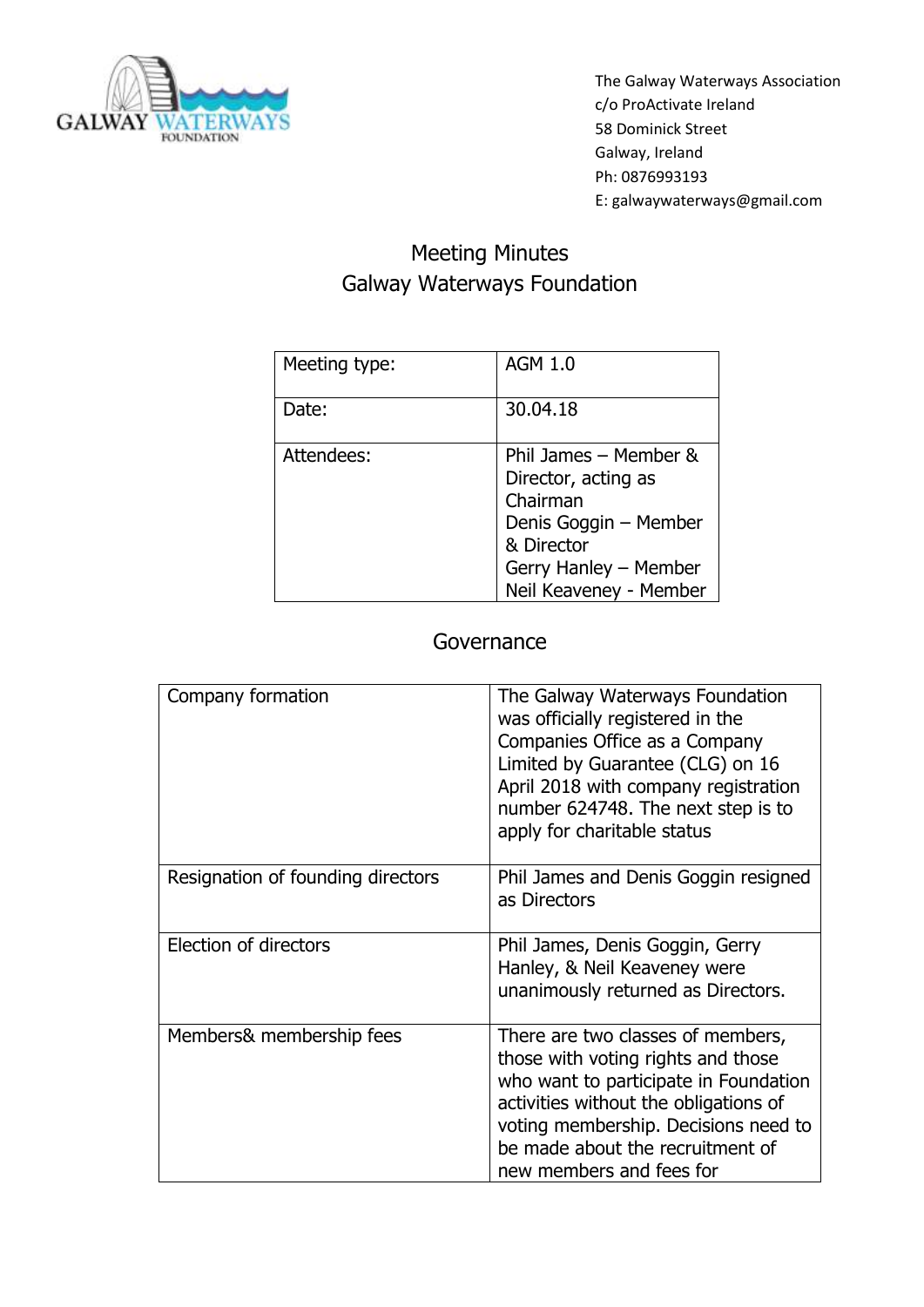

|                                  | membership of either scheme.                                                                                                                                                             |
|----------------------------------|------------------------------------------------------------------------------------------------------------------------------------------------------------------------------------------|
| New Board members                | In light of recent developments it was<br>decided to "beef up" the Board with<br>some well-known and respected<br>business/community leaders. Gerry<br>and Denis to follow-up as agreed. |
| Register of Directors' interests | To be discussed at the next meeting                                                                                                                                                      |

## Updates

| Capital of Culture | Phil had a meeting in the previous<br>week with Fintan Maher, PRO and<br>Chris Baldwin, programme Director.<br>They will shortly issue an MOA to the<br>GWF for the preparation of a<br>feasibility study/business plan. A<br>grant of $E10k$ was promised to<br>prepare the plan. Phil to send short<br>paragraph to them to initiate the<br>process.                                                                          |
|--------------------|---------------------------------------------------------------------------------------------------------------------------------------------------------------------------------------------------------------------------------------------------------------------------------------------------------------------------------------------------------------------------------------------------------------------------------|
| Local Authority    | Meeting with Brendan McGrath -<br>CEO, Gary McMahon - Director of<br>Services and Noel Grealish - Although<br>Brendan likes the idea of the<br>waterways Initiative he is unwilling at<br>this time to engage with it and would<br>not sponsor a visioning session with<br>the key agency players. The reason<br>given was too much other priority<br>business. He expressed willingness to<br>re-visit the item in the autumn. |
| <b>Green Leaf</b>  | The Waterways Initiative will be part<br>of the Green Leaf activities in two<br>ways: clean energy projects with the<br>Galway Energy Co-op; an autumn<br>Green/Blue festival. This will address                                                                                                                                                                                                                                |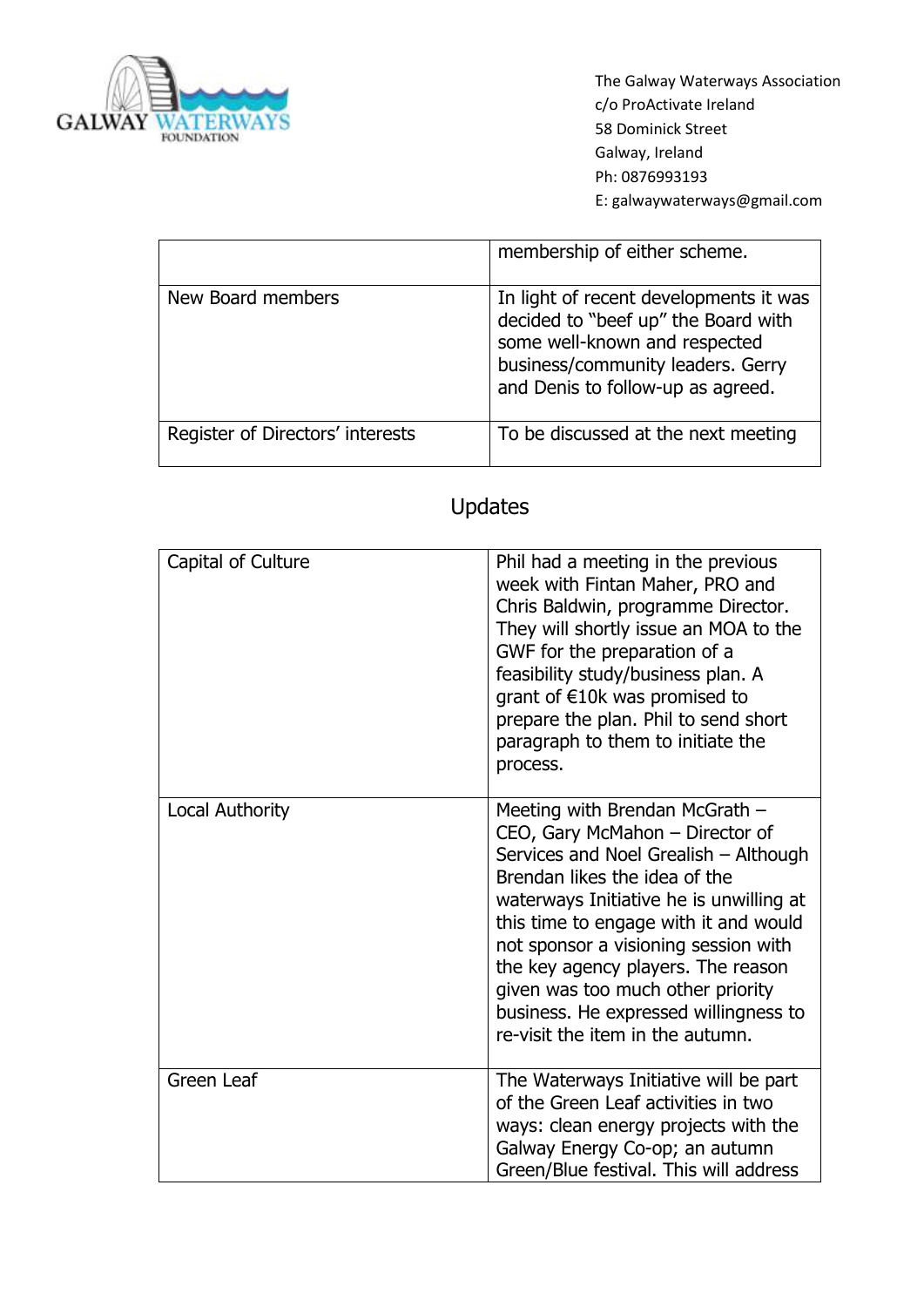

|                     | one of the Foundation's 2020 projects<br>to hold an annual RiverFest                                                                                                                                                                                                         |
|---------------------|------------------------------------------------------------------------------------------------------------------------------------------------------------------------------------------------------------------------------------------------------------------------------|
| Galway Energy Co-op | Phil is becoming a founding member<br>of the Galway Energy Co-op to link<br>the Waterways Initiative with this new<br>community group. The Co-op and the<br>Foundation have won seed-funding of<br>€900 from the Green Leaf project to<br>pursue local clean energy projects |
| <b>GCCN</b>         | Phil has joined the Galway City<br>Community Network (GCCN)<br>environmental linkage group to unite<br>the Foundation's efforts with it, which<br>represents policy matters to the city's<br>Environmental policy group, the SPC.                                            |
| New supporters      | Support for the Initiative has recently<br>been received from the Presentation<br>Sisters, the Presentation Primary<br>School, Our Lady's College, and the<br>Bish secondary schools                                                                                         |

## New Business

| Chris Coughlan remembrance | All attendees acknowledged the<br>tremendous contribution that Chris<br>made to so many civic projects and<br>as one of our founder members. We<br>want to extend our most sincere<br>condolences to his wife, Joan, and his<br>family at his passing. Phil will write to<br>Joan on behalf of the Foundation. |
|----------------------------|----------------------------------------------------------------------------------------------------------------------------------------------------------------------------------------------------------------------------------------------------------------------------------------------------------------|
| Flagship project           | The Foundation needs to execute a<br>significant, visual flagship project to<br>demonstrate its ability to get things<br>done and to work in partnership with<br>other organisations. One idea was to                                                                                                          |